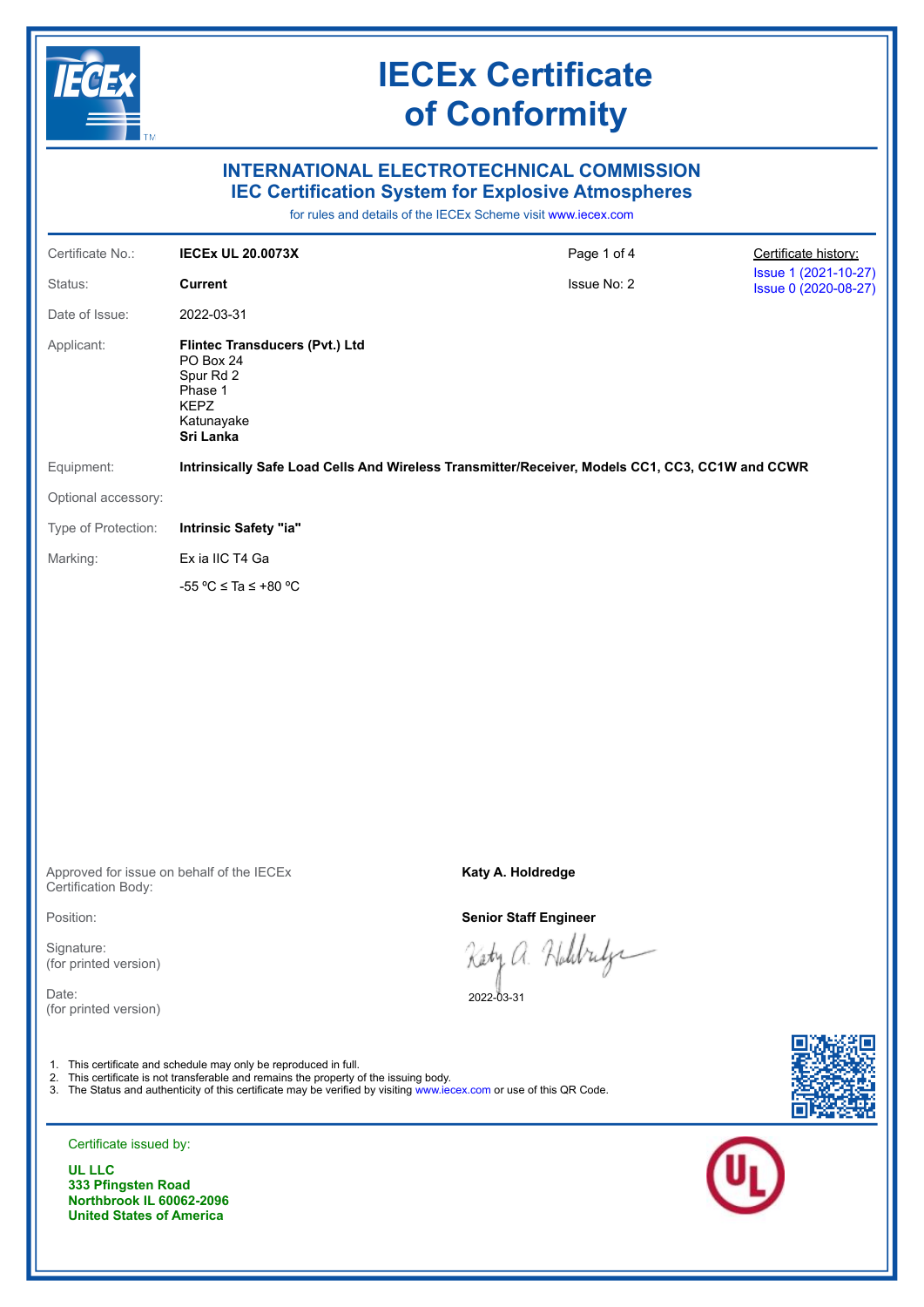

## **IECEx Certificate of Conformity**

| Certificate No.:                                                                                                                                                                                                                                                                                                                                                                                                                                                                                         | <b>IECEX UL 20.0073X</b>                                                                                                                                     | Page 2 of 4 |  |  |
|----------------------------------------------------------------------------------------------------------------------------------------------------------------------------------------------------------------------------------------------------------------------------------------------------------------------------------------------------------------------------------------------------------------------------------------------------------------------------------------------------------|--------------------------------------------------------------------------------------------------------------------------------------------------------------|-------------|--|--|
| Date of issue:                                                                                                                                                                                                                                                                                                                                                                                                                                                                                           | 2022-03-31                                                                                                                                                   | Issue No: 2 |  |  |
| Manufacturer:                                                                                                                                                                                                                                                                                                                                                                                                                                                                                            | Flintec Transducers (Pvt.) Ltd<br>PO Box 24<br>Spur Rd 2<br>Phase 1<br><b>KEPZ</b><br>Katunayake<br>Sri Lanka                                                |             |  |  |
| Manufacturing<br>locations:                                                                                                                                                                                                                                                                                                                                                                                                                                                                              | <b>Flintec Transducers (Pvt.) Ltd</b><br>PO Box 24<br>Spur Rd 2<br>Phase 1<br><b>KEPZ</b><br>Katunayake<br>Sri Lanka                                         |             |  |  |
| This certificate is issued as verification that a sample(s), representative of production, was assessed and tested and found to comply with the<br>IEC Standard list below and that the manufacturer's quality system, relating to the Ex products covered by this certificate, was assessed and<br>found to comply with the IECEx Quality system requirements. This certificate is granted subject to the conditions as set out in IECEx Scheme<br>Rules, IECEx 02 and Operational Documents as amended |                                                                                                                                                              |             |  |  |
| <b>STANDARDS:</b><br>to comply with the following standards                                                                                                                                                                                                                                                                                                                                                                                                                                              | The equipment and any acceptable variations to it specified in the schedule of this certificate and the identified documents, was found                      |             |  |  |
| IEC 60079-0:2017<br>Edition: 7.0                                                                                                                                                                                                                                                                                                                                                                                                                                                                         | Explosive atmospheres - Part 0: Equipment - General requirements                                                                                             |             |  |  |
| IEC 60079-11:2011<br>Edition:6.0                                                                                                                                                                                                                                                                                                                                                                                                                                                                         | Explosive atmospheres - Part 11: Equipment protection by intrinsic safety "i"                                                                                |             |  |  |
|                                                                                                                                                                                                                                                                                                                                                                                                                                                                                                          | This Certificate does not indicate compliance with safety and performance requirements<br>other than those expressly included in the Standards listed above. |             |  |  |
| <b>TEST &amp; ASSESSMENT REPORTS:</b><br>A sample(s) of the equipment listed has successfully met the examination and test requirements as recorded in:                                                                                                                                                                                                                                                                                                                                                  |                                                                                                                                                              |             |  |  |

Test Reports:

[US/UL/ExTR20.0077/00](https://www.iecex-certs.com/#/deliverables/REPORT/65643/view) [US/UL/ExTR20.0077/01](https://www.iecex-certs.com/#/deliverables/REPORT/67548/view) [US/UL/ExTR20.0077/02](https://www.iecex-certs.com/#/deliverables/REPORT/78255/view) [US/UL/ExTR20.0077/03](https://www.iecex-certs.com/#/deliverables/REPORT/81561/view)

Quality Assessment Report:

[GB/EXV/QAR21.0013/00](https://www.iecex-certs.com/#/deliverables/REPORT/79842/view)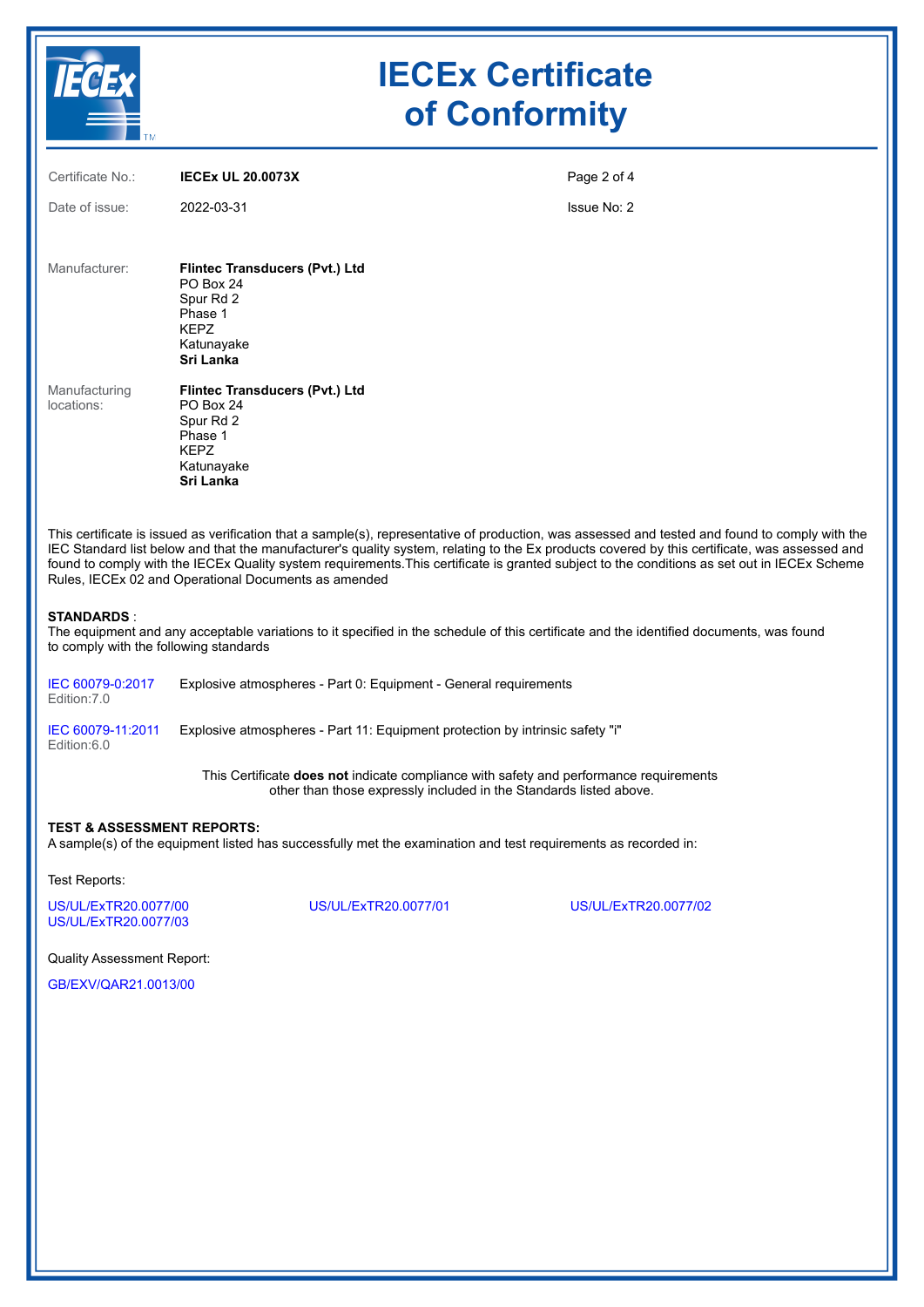

# **IECEx Certificate of Conformity**

Certificate No.: **IECEx UL 20.0073X**

Date of issue: 2022-03-31

Page 3 of 4 Issue No: 2

#### **EQUIPMENT:**

Equipment and systems covered by this Certificate are as follows:

CC1 and CC3: load cell with specified intrinsic safety field device parameters for connection to other equipment.

CCWR: battery powered radio transmitter with intrinsic safety power source parameter for connection of load cells.

CC1W (wireless load cell): a combination of the CCWR transmitter and CC1 load cell as a single item of equipment without external connection (other than the radio link), and hence no intrinsic safety parameters defined.

#### **Please see Annex for additional information.**

**SPECIFIC CONDITIONS OF USE: YES as shown below: All models:**

• Potential electrostatic charging hazard – see instructions.

#### **Models CC1W and CCWR:**

• The capacitance of exposed isolated metal parts was found to be 53.9 pF.

#### **Models CC1 and CC3:**

• The models CC1 and CC3 do not provide dielectric isolation according to IEC 60079-11 clause 6.3.13 between intrinsically safe circuits and earth/enclosure.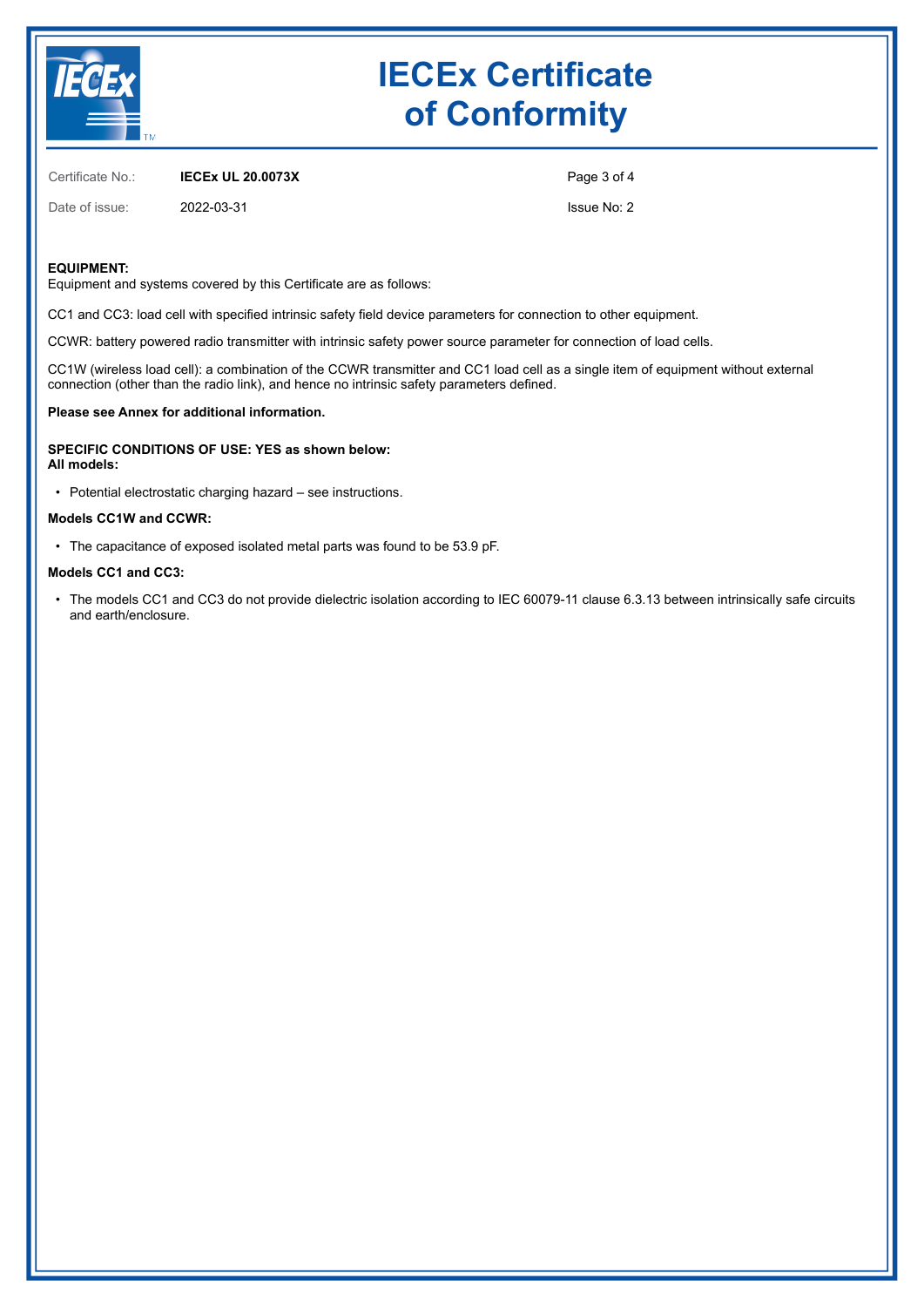

# **IECEx Certificate of Conformity**

Certificate No.: **IECEx UL 20.0073X**

Date of issue: 2022-03-31

Page 4 of 4

Issue No: 2

**DETAILS OF CERTIFICATE CHANGES (for issues 1 and above)**

Issue 1: Changes to labels and instruction manuals unrelated to the IECEx certification.

Issue 2: Update company address. Minor editorial revisions to drawings.

**Annex:**

[Annex to IECEx UL 20.0073X Issue 2.pdf](https://www.iecex-certs.com/#/deliverables/CERT/59603/view)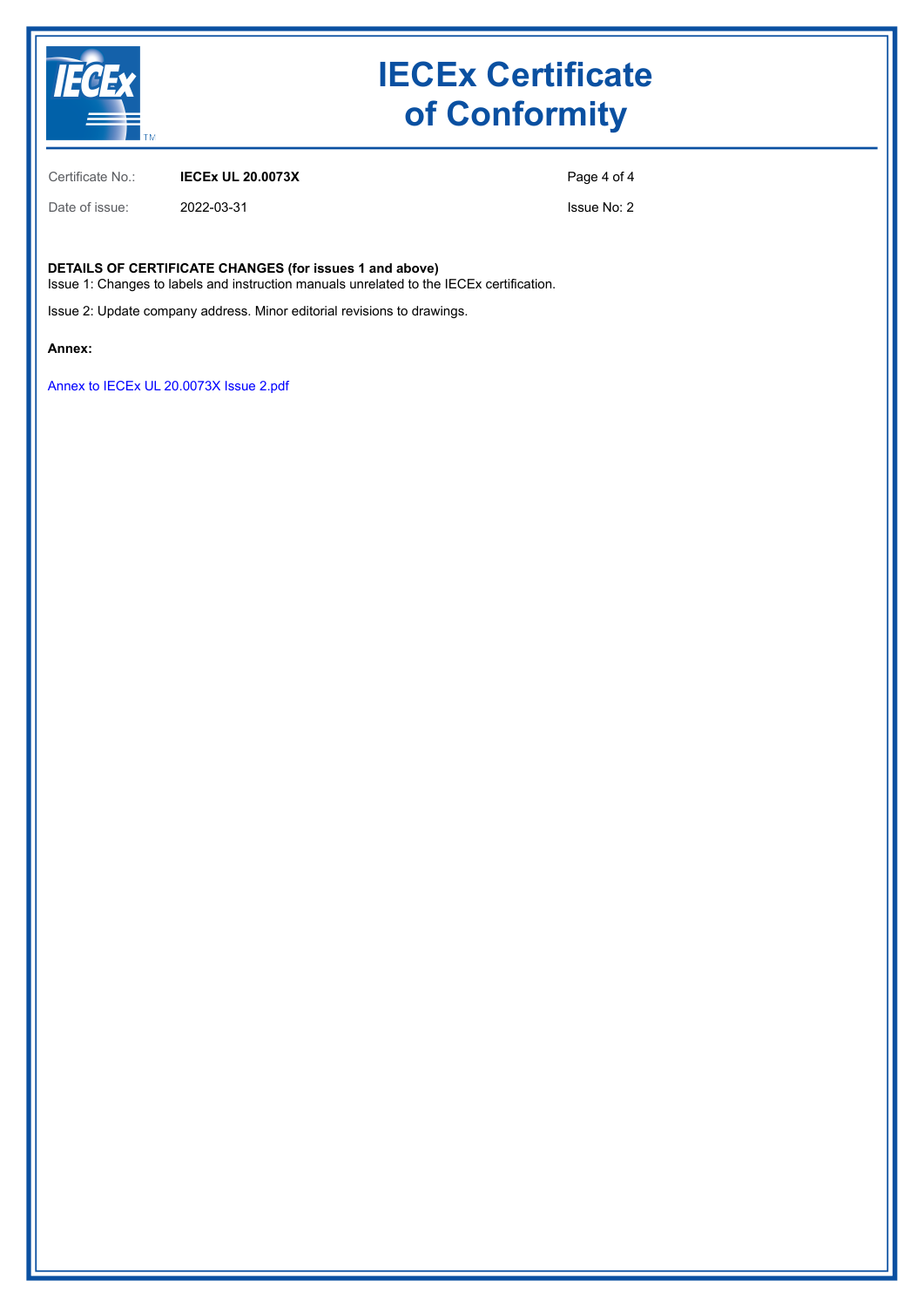

# **IECEx Certificate of Conformity**

Certificate No.: IECEx UL 20.0073X

Issue No.: 2 Page 1 of 2

## **PARAMETERS RELATING TO THE SAFETY**

The models CC1W and CCWR are powered by single a single Lithium Thionyl Chloride D size cell.

| CC <sub>1</sub> | CC <sub>3</sub> | <b>CCWR</b>          |
|-----------------|-----------------|----------------------|
| Ui = $28V$      | $Ui = 28V$      | $Uo = 3.9V$          |
| $Pi = 0.7W$     | $Pi = 0.7W$     | $I_0 = 0.662A$       |
| $Ci = 0 \mu F$  | $Ci = 0 \mu F$  | $Po = 0.55W$         |
| $Li = 0 \mu F$  | $Li = 0 \mu F$  | $Co = 461.8 \,\mu F$ |
|                 |                 | $Lo = 0.8uH$         |

### **MARKING**

Marking has to be readable and indelible; it has to include the following indications:

CC1W Wireless Load cell Label:

| ьī<br>꾽<br>룡<br>嵩<br>Ë<br>å<br>$\circ$ | MODEL<br>PMN/HVIN<br>S/N<br>FCC ID<br>MAC #<br>FIRMWARE #<br>FVIN | : CC1W-xxklb<br>: CC1WRR<br>: XXXXXXXXX<br>: 2AUSA-CC1WRR<br>: 25535-CC1WRR<br>: XX.XX.XX.XX<br>: XXXX<br>: XXXX | <b>IECEx UL 20.0073X</b><br>DEMKO 20 ATEX 2322X<br>II 1 G Ex ia IIC T4 Ga<br>$-55^{\circ} <$ Ta $< +80^{\circ}$ C<br>CLASS I, ZONE 0, AEx ia IIC T4 Ga<br>CLASS I, DIV 1, GROUPS A,B,C,D; T4<br>DOM: YYYY-MM | This device complies with part 15 of the FCC Rules. Operation is subject to the following two conditions: (1) This<br>device may not cause harmful interference, and (2) this device must accept any interference received, including<br>interference that may cause undesired operation<br>WARNING: DO NOT REPLACE BATTERY WHEN AN EXPLOSIVE ATMOSPHERE IS PRESENT. POTENTIAL ELECTROSTATIC CHARGING<br>HAZARD - SEE INSTRUCTIONS<br>Avertissement : Ne remplacez pas la batterie en présence d'une atmosphère explosive. Risque potentiel de<br>charge électrostatique - voir les instructions<br>. <b>®</b><br>பள்ள<br>Intrinsically Safe and sécurité intrinsèque and<br>Exia<br>ULFIN 5471172<br>Proc. Cont. Eq. for Use in Haz. Loc.<br>2804 |
|----------------------------------------|-------------------------------------------------------------------|------------------------------------------------------------------------------------------------------------------|--------------------------------------------------------------------------------------------------------------------------------------------------------------------------------------------------------------|----------------------------------------------------------------------------------------------------------------------------------------------------------------------------------------------------------------------------------------------------------------------------------------------------------------------------------------------------------------------------------------------------------------------------------------------------------------------------------------------------------------------------------------------------------------------------------------------------------------------------------------------------------------------------------------------------------------------------------------------------|
|----------------------------------------|-------------------------------------------------------------------|------------------------------------------------------------------------------------------------------------------|--------------------------------------------------------------------------------------------------------------------------------------------------------------------------------------------------------------|----------------------------------------------------------------------------------------------------------------------------------------------------------------------------------------------------------------------------------------------------------------------------------------------------------------------------------------------------------------------------------------------------------------------------------------------------------------------------------------------------------------------------------------------------------------------------------------------------------------------------------------------------------------------------------------------------------------------------------------------------|

CCWR Battery powered radio transmitter Label:

| $\sim$<br>꾿<br>PZ.<br>24<br>LINTEC<br>å<br>$\circ$ | MODEL<br>PMN/HVIN<br>S/N<br>FCC ID<br>MAC#<br>FIRMWARE #<br><b>FVIN</b> | : CCWR<br>: CC1WRR<br>: XXXXXXXXX<br>: 2AUSA-CC1WRR<br>$: 25535$ -CC1WRR<br>: XX.XX.XX.XX<br>: XXXX<br>: XXXX | IECEx UL 20.0073X<br>DEMKO 20 ATEX 2322X<br>II 1 G Ex ia IIC T4 Ga<br>$-55^{\circ} <$ Ta $\leq$ +80°C<br>CLASS I, ZONE 0, AEx ia IIC T4 Ga<br>CLASS I, DIV 1, GROUPS A, B, C, D; T4<br>DOM: YYYY-MM | $U_0 = 3.9V$<br>lo = 662mA<br>Po = 550mW<br>$Co = 461.8\mu F$<br>Lo = 0.8uH<br>Intrinsically safe when<br>installed with control<br>drawing No. 0090977 | This device complies with part 15 of the FCC Rules. Operation is subject to the following two<br>conditions: (1) This device may not cause harmful interference, and (2) this device must accept<br>any interference received, including interference that may cause undesired operation<br>WARNING: DO NOT REPLACE BATTERY WHEN AN EXPLOSIVE ATMOSPHERE IS PRESENT. POTENTIAL<br>ELECTROSTATIC CHARGING HAZARD - SEE INSTRUCTIONS<br>Avertissement : Ne remplacez pas la batterie en présence d'une atmosphère explosive. Risque potentiel de<br>charge électrostatique - voir les instructions<br>$\begin{matrix} \cdot & \mathbb{Q} \\ \mathbb{Q} \end{matrix}$ us<br>Intrinsically Safe and<br>sécurité intrinsèque and<br>UL File E471172<br>Exia<br>Proc. Cont. Eq. for Use in Haz. Loc. |
|----------------------------------------------------|-------------------------------------------------------------------------|---------------------------------------------------------------------------------------------------------------|-----------------------------------------------------------------------------------------------------------------------------------------------------------------------------------------------------|---------------------------------------------------------------------------------------------------------------------------------------------------------|------------------------------------------------------------------------------------------------------------------------------------------------------------------------------------------------------------------------------------------------------------------------------------------------------------------------------------------------------------------------------------------------------------------------------------------------------------------------------------------------------------------------------------------------------------------------------------------------------------------------------------------------------------------------------------------------------------------------------------------------------------------------------------------------|
|----------------------------------------------------|-------------------------------------------------------------------------|---------------------------------------------------------------------------------------------------------------|-----------------------------------------------------------------------------------------------------------------------------------------------------------------------------------------------------|---------------------------------------------------------------------------------------------------------------------------------------------------------|------------------------------------------------------------------------------------------------------------------------------------------------------------------------------------------------------------------------------------------------------------------------------------------------------------------------------------------------------------------------------------------------------------------------------------------------------------------------------------------------------------------------------------------------------------------------------------------------------------------------------------------------------------------------------------------------------------------------------------------------------------------------------------------------|